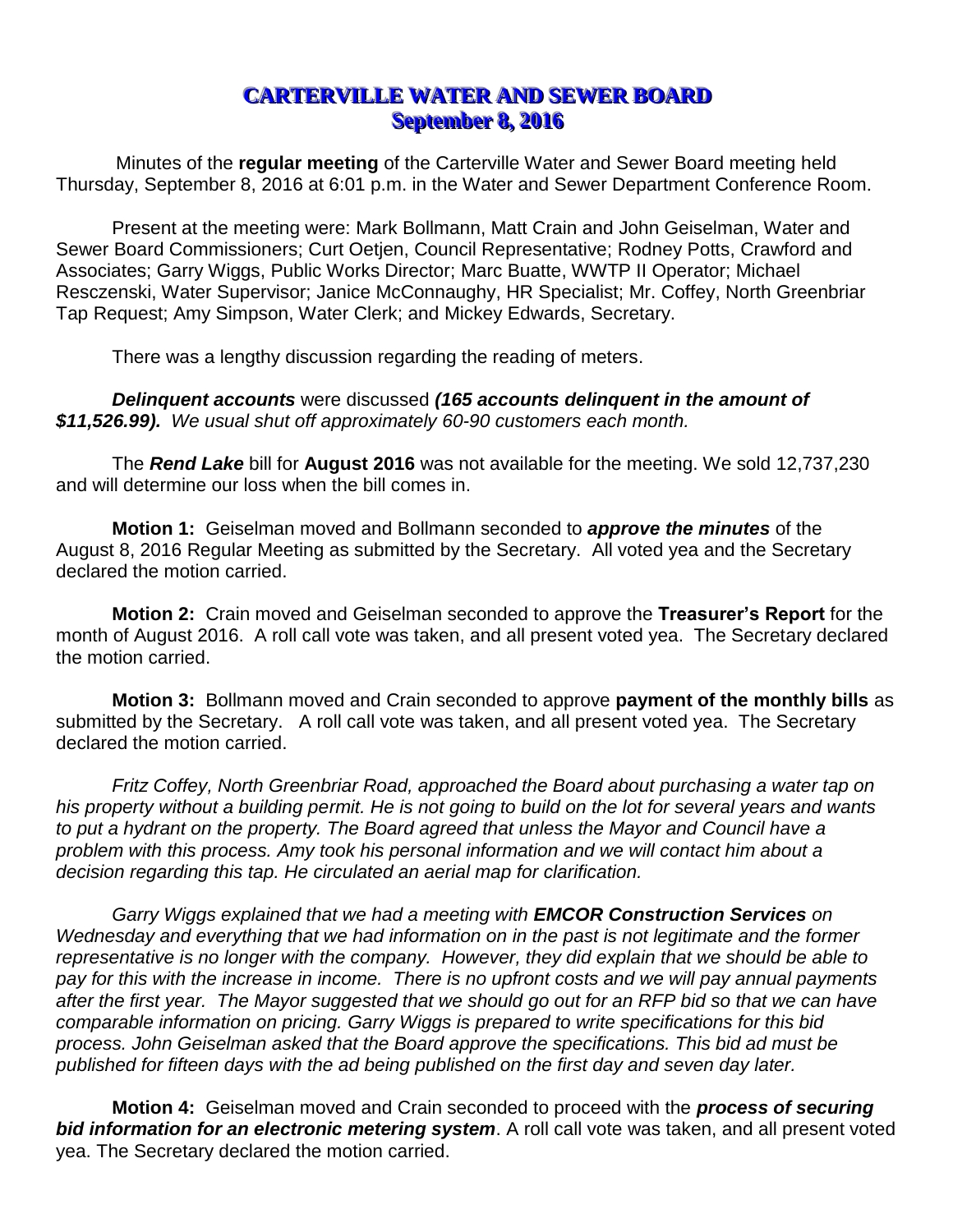Carterville Water and Sewer Board September 8, 2016 Page 2

*Garry Wiggs indicated that we are holding on the water tank repairs.*

*Mike Resczenski, Water Supervisor, indicated we had three leaks this month. We are starting to get some water taps, most of them 1" taps. Summer help and the Boy Scouts have been painting hydrants this summer and fall. We have approximately 300 painted and there are approximately 150 hydrants left. Matt Crain asked if this is something that the basketball teams could do for community service.*

Marc Buatte, Wastewater Treatment Plant Operator, explained that we need to rebuild the effluent pump station. These pumps have been rebuilt at least three times. He feels it is time to buy new pumps. The last rebuild only lasted three months.

**Motion 5:** Crain moved and Bollmann seconded to make repairs to the *Effluent Pump*  **Station at the Wastewater Treatment Plant** at a cost of approximately \$35,000.00. A roll call vote was taken, and all present voted yea. The Secretary declared the motion carried. *(Systems Improvement Fund)*

*Marc Buatte explained that Rodney Potts, Crawford and Associates, has a bid packet for the aeration ditches. Marc has suggested that we build some of this equipment in-house. Carbondale has done something similar to this equipment and Marc and Rodney will be visiting them to see if this is feasible for us.*

*Marc Buatte indicated that he has an estimate from Dean Bush in the amount of \$21,600.00 to replace the Texas Avenue culvert and replace the sewer main that is cracked. Mike Resczenski also suggested that we replace the waterline in this area at the same time. This should be bid so that we can get legitimate pricing. This repair should help with the infiltration at the plant.*

**Motion 6:** Bollmann moved and Geiselman seconded to *advertise for bids for the repairs to Texas/Willow* sewerline, culverts, storm sewer, and waterline in this area. **(Crawford and Associates will develop bid specifications for this project).** A roll call vote was taken, and all present voted yea. The Secretary declared the motion carried.

**Motion 7:** Geiselman moved and Bollman seconded to approve the following *leak and pool credits:*

| <b>Leak Credits</b>                    |          |            |
|----------------------------------------|----------|------------|
| Fred Stroud, 715 Pear                  | \$27.37  |            |
| James Cox, 403 W. Idaho                | \$162.04 |            |
| Lynam, 727 W. Idaho                    | \$39.61  |            |
| Jim Stocks, 312 James Street           | \$74.34  |            |
| Joyce Price, 559 N. Division           | \$50.73  |            |
| Mathew Davies, 509 Prosperity          | \$62.57  |            |
| Paul B Davis, 326 Dobson               | \$31.69  |            |
| Jennifer Fertaly, 5694 Red Fox Drive   | \$299.87 |            |
| Crawford & Associates, 201 S. Division | \$66.10  |            |
| Ray Lilly, 504 Center                  | \$176.66 |            |
| Melissa Hanks, 300 Maple               | \$27.97  |            |
| Lake Logan Apartments, 701 Eagle Pass  | \$231.18 | \$1,222.76 |
|                                        |          |            |